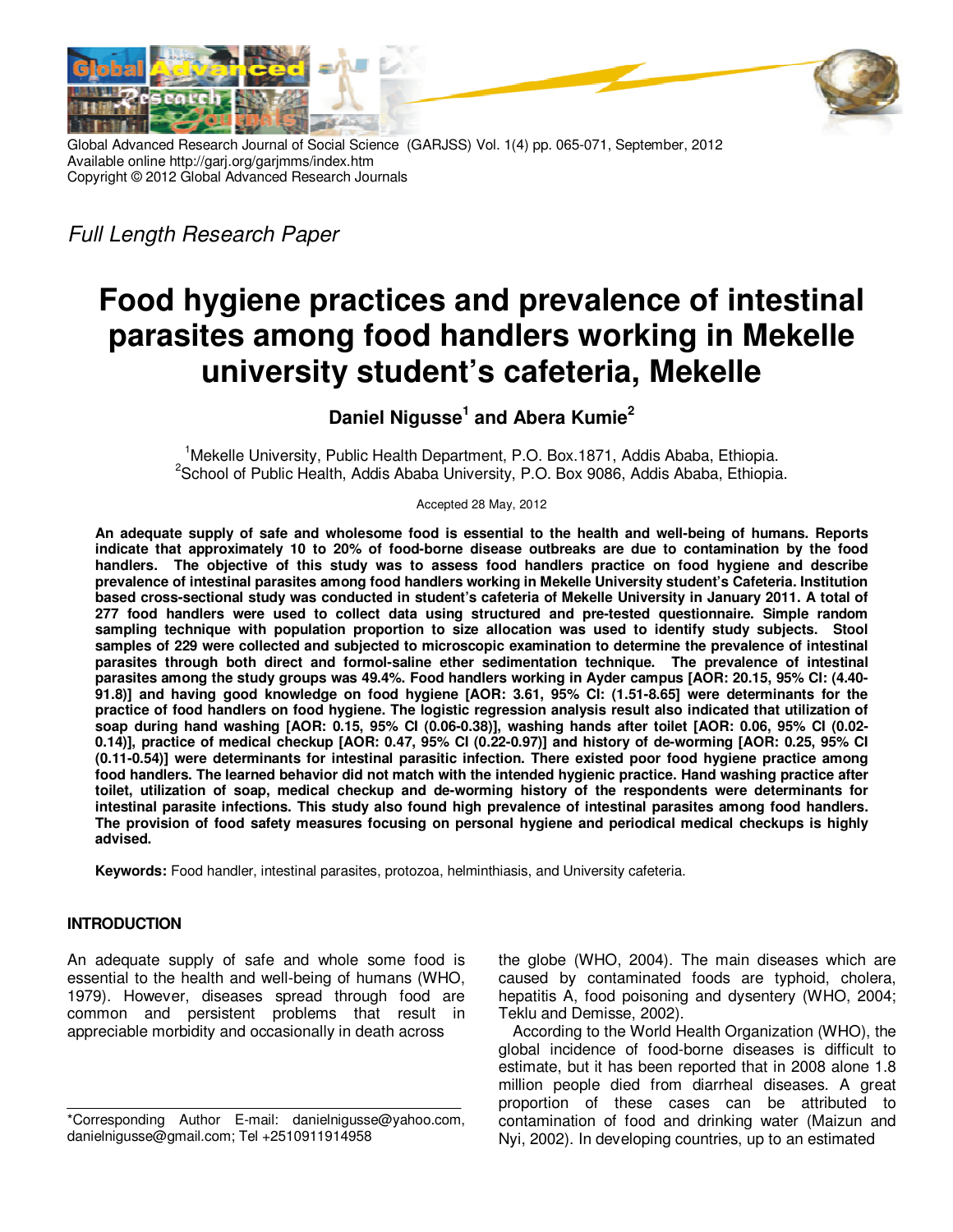70% of cases of diarrheal diseases are associated with the consumption of contaminated foods (WHO, 1979; WHO, 2008).

Approximately 10 to 20% of food-borne disease outbreaks are due to contamination by the food handler. Investigations of outbreaks of food-borne disease throughout the world show that, in nearly all instances, they are caused by the failure to observe satisfactory standards in the preparation, processing, cooking, storing or retailing of food (Maizun and Nyi, 2002).

Transmission of intestinal parasites and enteropathogenic bacteria is affected directly or indirectly through objects contaminated with faces. These include food, water, nails, and fingers, all of them which are indicating the importance of faeco-oral human-to-human transmission. Accordingly, food-handlers with poor personal hygiene working in public food-serving establishments could be potential sources of infections of many intestinal helminthes, protozoa, and entero pathogenic bacteria (Andargie et al., 2008).

All food caterers have a responsibility for ensuring customers are provided with safe food. Nevertheless, many outbreaks of food poisoning are reported each year. The cause is often related to poor hygienic practice and lack of awareness of the important issues in preventing food born diseases by the food handlers (Charles, 1983; Maritha et al., 2007). In some cases, meals served at establishments in higher learning institution are implicated in food borne disease outbreaks. Moreover, since the past two decades, there has been a radical expansion of universities in Ethiopia: from two Federal Universities to twenty two. Likewise, the annual student intake capacity which was 3000 ten years back now reaches more than 100,000 (Kate, 2010). This calls for the needs to ensure hygienic food handling and preparation practices in such environment to safeguard the health and well being of the young scholars who will assume future responsibilities. Because food prepared in large quantities is more liable to contamination, and there is a greater potential for the occurrence of food borne disease outbreaks if basic sanitary practices are not properly maintained (Charles, 1983). Few local studies conducted among food handlers also revealed that high prevalence of intestinal parasites and unsatisfactory practices of food hygiene measurements (Andargie et al., 2008; Kinfe and Kumie, 2007). The purpose of this study is therefore to assess food hygiene practices and determining prevalence of intestinal parasitic infections among food handlers working in higher teaching institution.

### **METHODS AND MATERIALS**

The study was conducted in January, 2011 in Mekelle University, student cafeterias. The University is found in Mekelle town, which is the capital city of Tigray region.

Around 461 food handlers are currently working in three different campuses (Ared, Adhaki and Ayder).

Across-sectional study design was carried out and the sample size was calculated using single proportion formula with the assumption of 95% confidence interval(two-sided), an estimated positive proportion of 58.4% for any one of intestinal parasite, marginal error of 4% and 10 % for nonresponse rate. Accordingly, a total of 284study subjects were selected after considering the correction formula. The calculated sample size comprised 56% of all food handlers.

All food handlers' who have direct contact in food preparation and handling time regardless of their employment status (either permanent or contract employee) were eligible for sampling. However, Food handlers who had taken annual leave during data collection time and those who were received medical treatment for any intestinal ailment within the past two - three weeks prior to the study were excluded from eligibility for stool examination.

The sample from the list of roster was taken through simple random sampling technique, lottery method, followed by population proportion to size (PPS) allocation. Face to face interviewing method using a structured questionnaire and observational checklist were used to collect data related to food handling and preparation practice and availabilities of facilities necessary for food safety. After interviewing, respondents were asked to bring 2-3gmsof fresh stool sample collected in to a plastic cup with a tight fitting lid for stool examination. The collected stool specimens was first examined microscopically through direct method within 30 minutes time and then examined by formol saline ether sedimentation technique to check for intestinal parasites in the samples. Code was given for each stool specimen sample collected from the food handler's on the outer face of the plastic cup for possible treatment of positive findings after examination.

Data quality was ensured at various activities of the study. One week prior to the actual data collection period, pretest was conducted on 20 food handlers working in food and drinking establishments in Mekelle town. The questioner was also translated to local language (Tigrigna) and back translated to English to ensure the consistency of the questionnaires. Data collection facilitators and supervisors were trained for a day before and after pretest. Well experienced lab technician was recruited for lab examination. Before the actual stool specimens examination for the study subjects, pre-test was conducted on five stool samples collected from patients attended in the student clinic to look the reliability/reproducibility of stool examination procedure by the laboratory technician with two different instruments/microscopes. A close supervision was applied during stool sample collection to make sure the participants bring their own stool specimen.

The data was entered by using EPI INFO version 3.5.1 and cleaned before transferring to SPSS version 16 statistical package which was used for data management and analysis. Knowledge, attitude and practice assessment questions was scored and changed in to single variable by rating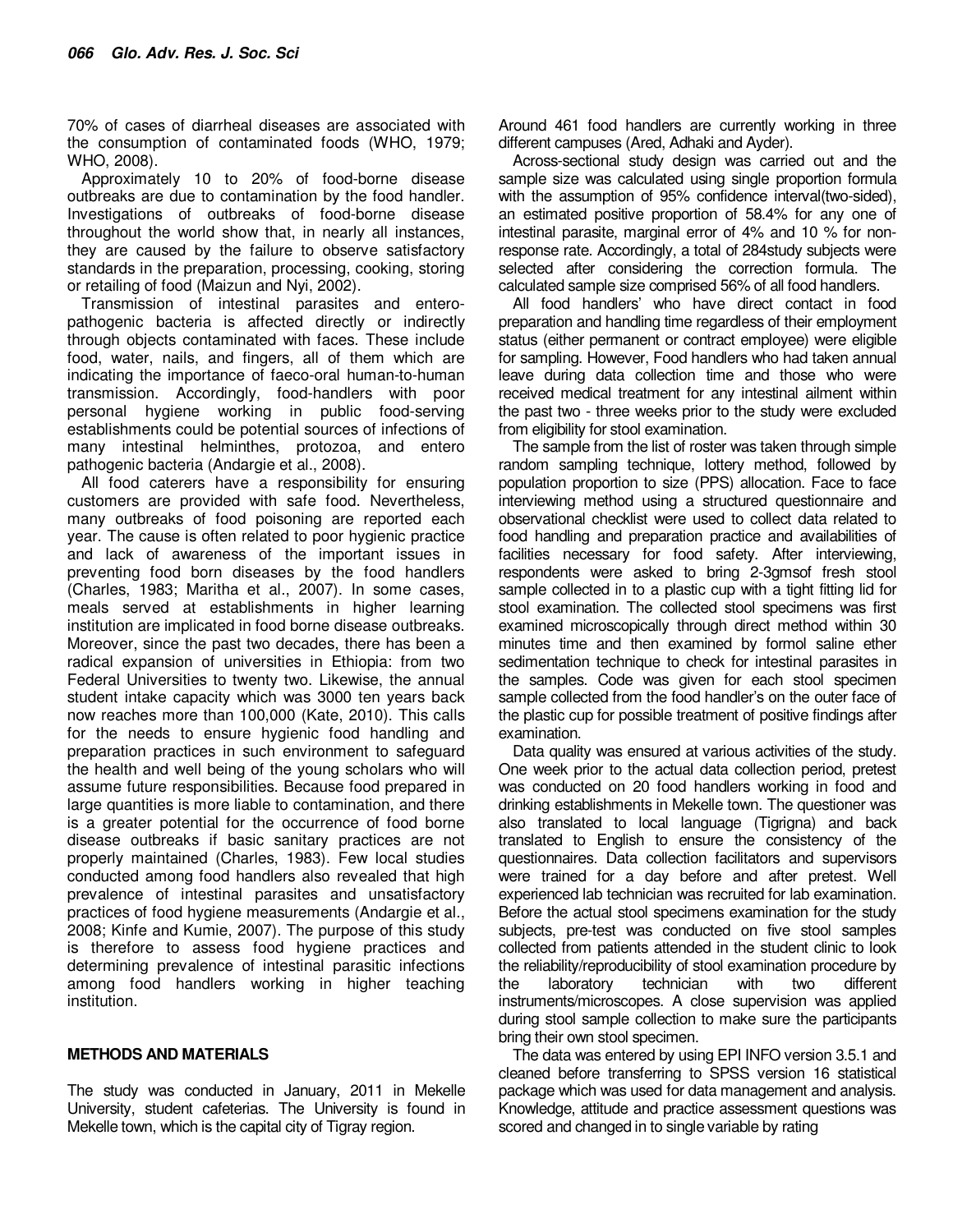respondents knowledge and attitude in to good (>80% of responses), fair (60-80% of responses)and poor (<60% of responses). Since the data was normally distributed, food hygiene practice of respondents also scored and rated in to good (> the mean value) and poor (< the mean value) practice by considering the mean practice score value. A total of 28, 23 and 12 questions were used to assess food handler's knowledge, practice and attitude on food hygiene measurements, respectively.

Univariate and bivariate analysis were conducted and crude and adjusted odds ratio (COR) with 95% CI were calculated for statistical significance tests. Variables with significant at P < 0.3in a bivariate analysis were considered for multivariate analysis through multiple logistic regression model to look their relative effect on the outcome variable by controlling other possible confounding factors.

Ethical approval and clearance was obtained from Mekelle University research and ethics committee. Permission was also obtained from Authorities of Mekelle University to conduct the study. Verbal informed consent was also obtained from all study participants. Participants found positive for intestinal parasites were treated freely. Privacy and confidentiality were maintained throughout the study process. The right of study subjects to participate or not in the study was ensured during data collection.

## **RESULTS**

#### **Socio demographic characteristics**

Two hundred seventy seven respondents were interviewed in this study, and the response rate was 97.5%. Of these 254 were females. The mean age was  $32 \pm 8.42$ SD and the majority of were orthodox Christian follower. Almost half, 135 (48.9 %) and 142 (51.3%) were elementary school completed (less than  $8<sup>th</sup>$  grade) and married (living together with their spouse), respectively. The median income of the respondents was 397 ETB ranged from 250 to 1940 ETB.

#### **Knowledge and practices of food handlers on food hygiene**

Among the 277 food handlers who were interviewed for the knowledge and practice assessment, the majority, 179(64.6%) and 177(63.9%) of the respondents had fair knowledge (answered 60-80% of the questions) and good (>16 mean score value) practices on food hygiene measurements, respectively.

Among the total respondents, 195 (70.4%) of them stated that they had a habit of hand washing with soap or plain water particularly after toilet. Almost half of the respondents, 51.5% wash their hands after cleaning blowing nose, coughing and sneezing and the majorities,

202(72.9%) used soap when they washed their hands before preparing food in any situations.

The majority, 245(88.4%) reported that they kept their finger nail cut short. Of these, 101(36.5%), 66 (23.8%), 20 (7.2%) and 4(1.4%) respondents were cut their finger nail once, twice, thrice and more than three times per week respectively.

From the total respondents, 219 (79.1%) reported the provision of skin health by washing their body at least once in three days. The same respondents acknowledged washing their personal cloth, 257 (92.8%) and hair, 230 (83%) at least once per week

This study also revealed that almost half, 138 (49.8%) respondents had good (>7 mean score value) food handling and preparation practice (Table 1).

### **History of Food handlers' health and training status**

Forty nine (17.7%) respondents were complained some intestinal illness in the past two to three weeks. Of these, 29 (59.2%) took prescribed medicine (drugs) for their illness.

One hundred two (36.8%) respondents had medical checkups and 117 (42.2%) respondents had a history of de-worming either once (73.5%), twice (17.9%) or thrice (4.3%), in the past one year prior to this study. Only 34 (12.3%) respondents were certified with six months formal food handler's training program from different training centers. Among these, 28(82.4%) of them reported that the training was useful for the provision of food safety in their work places.

### **Prevalence of Intestinal parasites**

From the total study subjects (n=277), twenty nine of them were taken medicine in the past two or three weeks and nineteen of them were not willing to participate for a stool examination. As a result, a total of 229 food handlers participated for stool examination of whom 113 were positive for intestinal parasitic organisms, giving a prevalence rate of 49.3% (95% CI: 42.3–55.8%). The most prevalent intestinal parasite species was  $E$ histolytic, in 84 (36.6%) participants. Of those infected, only 7(3%) had heliminthic infections, while the remaining 106 (46.3%) had protozoan infection with mixed 6 (2.6%) and single 100 (43.7%) infections (Table 2).

#### **Determinants of good food hygiene practices and intestinal parasitic infections**

Place of work, past experience, and overall knowledge on food hygiene were associated with food hygiene practice. Food handlers working in Ayder campus showed 20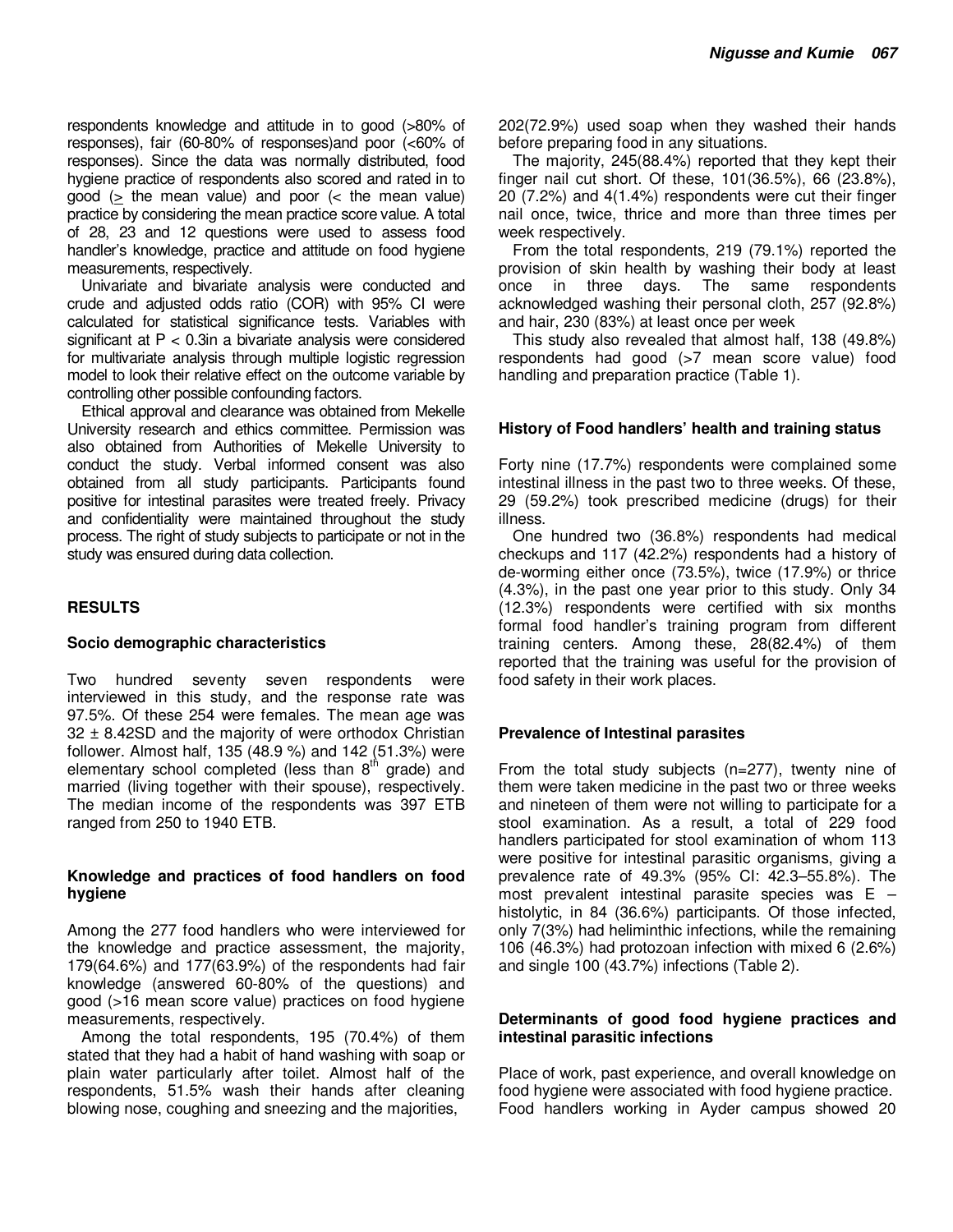| Variables of food handlers practice on food handling                                             | Frequency (n=277) | Percent (%) |
|--------------------------------------------------------------------------------------------------|-------------------|-------------|
| and preparation                                                                                  |                   |             |
| Keep ready to eat foods in clean container and cover it properly                                 |                   |             |
| Yes                                                                                              | 269               | 97.1        |
| No.                                                                                              | 8                 | 2.9         |
| Cook foods thoroughly before ready for consumption                                               |                   |             |
| Yes                                                                                              | 273               | 98.6        |
| <b>No</b>                                                                                        | 4                 | 1.4         |
| Check ingredients expiry date before using for food preparation                                  |                   |             |
| Yes                                                                                              | 205               | 74          |
| <b>No</b>                                                                                        | 72                | 26          |
| Cover mouth with tissue paper, when coughing or sneezing<br>accidentally during food preparation |                   |             |
| Yes                                                                                              | 204               | 73.6        |
| No.                                                                                              | 73                | 26.4        |
| Parch (dry) washed utensil before ready for use                                                  |                   |             |
| Yes                                                                                              | 260               | 93.9        |
| <b>No</b>                                                                                        | 17                | 6.1         |
| Cutting raw and cooked foods in separate table                                                   |                   |             |
| Yes                                                                                              | 136               | 49.1        |
| No                                                                                               | 141               | 50.9        |
| Use separate utensils for raw and cooked foods                                                   |                   |             |
| Yes                                                                                              | 243               | 87.7        |
| <b>No</b>                                                                                        | 34                | 12.3        |
| Store foods which are capable of supporting Microorganisms                                       |                   |             |
| growth in the refrigerator                                                                       |                   |             |
| Yes                                                                                              | 201               | 72.6        |
| No                                                                                               | 76                | 27.4        |

**Table 1.** Food handler's practice on food handling and preparation in Mekelle University student cafeteria, January, 2011

**Table 2.** Prevalence of intestinal parasites species among food handlers working in Mekelle University student cafeteria, January, 2011

| <b>Parasites species</b>          | Frequency (%)    |  |  |
|-----------------------------------|------------------|--|--|
| Protozoa                          |                  |  |  |
| E-histolytica                     | 84 (36.6)        |  |  |
| Cyst form                         | 74 (32.2)        |  |  |
| Trophozoit form                   | 10(4.4)          |  |  |
| G – lamblia                       | 16 (7.0)         |  |  |
| Cyst form                         | 11 $(4.8)$       |  |  |
| Trophozoit form                   | 5(2.2)           |  |  |
| <b>Helminthes</b>                 |                  |  |  |
| S. mansonai                       | 1(0.4)           |  |  |
| Taenia species                    | 3(1.3)           |  |  |
| H. nana                           | 3(1.3)           |  |  |
| <b>Mixed protozoa</b>             |                  |  |  |
| Cyst G lamblia and E-histolytica  | 4 (1.7)          |  |  |
| Trop. G-lamblia and E-histolytica | 2(0.9)           |  |  |
| Over all parasite rate, %         | 49.3 (42.3,55.8) |  |  |

times more satisfactory practice of food hygiene than food handlers working both in Adhaki and Arid campus [OR: 20.15, 95% CI: (4.40- 91.8)]. The logistic analysis result also revealed that, the practice of food hygiene was 3.6 time more satisfactory in food handler's having good knowledge [OR: 3.61, 95% CI: (1.51-8.65] than food handlers having poor knowledge on food hygiene (Table 3).

Food handler's who were using soap when they washed their hands had a more likely protective effect (with 85%) from intestinal parasites infection [OR: 0.15, 95% CI; (0.06-0.38)] than food handler's who did not use soap. The extent of intestinal parasites was less likely to occur (94% protective effect) among food handlers who washed their hands after toilet [OR: 0.06, 95% CI (0.02- 0.14)] than food handlers who didn't wash their hand after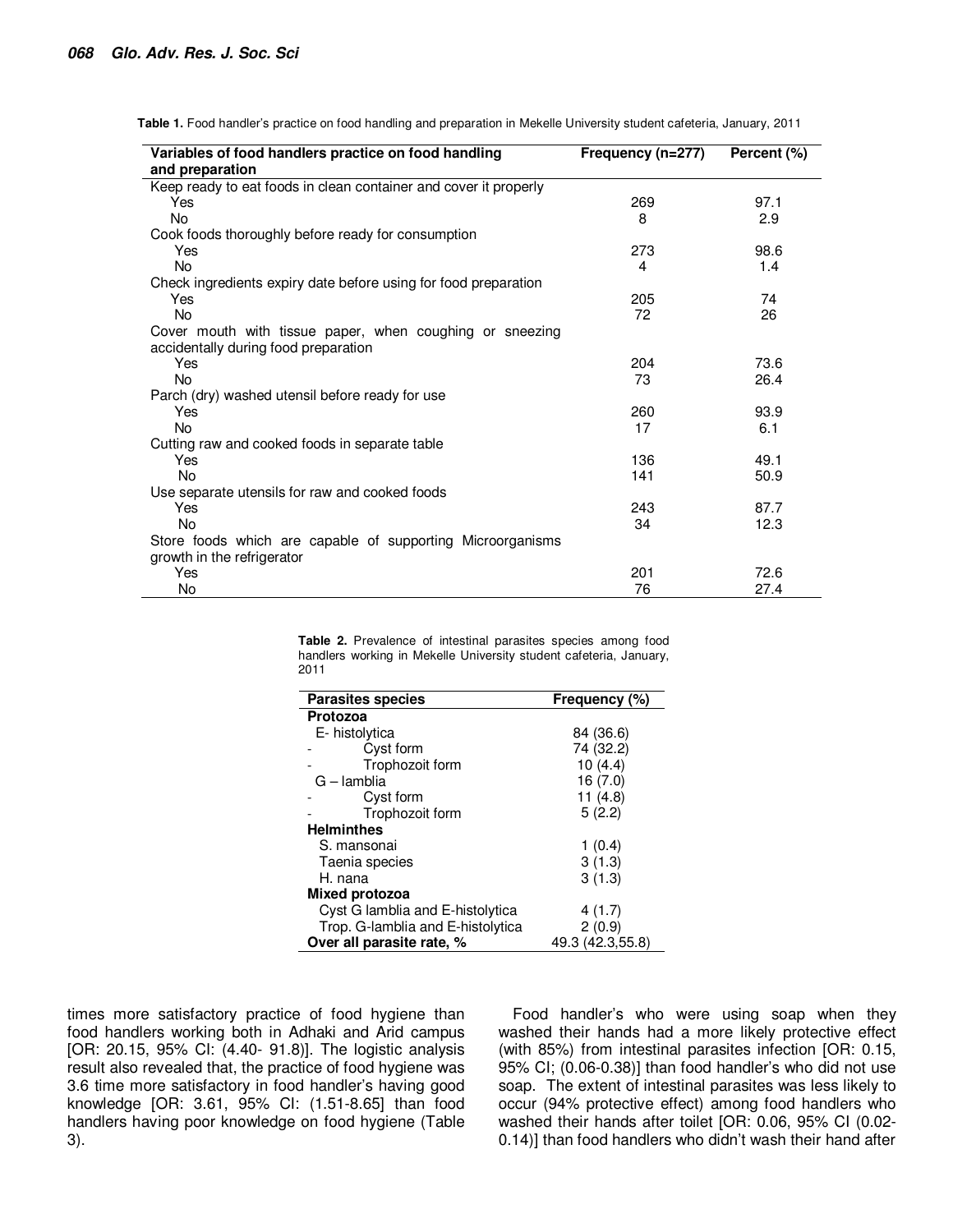| <b>Variables</b>                           | Good FH<br>practice<br>No. (%) | Poor FH<br>practice<br>No. (%) | <b>Crude OR</b><br>$(95% \, \text{Cl})$ | <b>Adjusted OR</b><br>$(95% \, \text{Cl})$ |
|--------------------------------------------|--------------------------------|--------------------------------|-----------------------------------------|--------------------------------------------|
| Work place                                 |                                |                                |                                         |                                            |
| Ayder<br>Not in Ayder                      | 46 (95.8)<br>131(57.2)         | 2(4.2)<br>98(42.7)             | 17.2(4.02-72.6)*<br>1.00                | 20.15(4.4-91.8)*                           |
| <b>Experience</b>                          |                                |                                |                                         |                                            |
| Yes                                        | 97(70.3)                       | 41(29.7)                       | $1.74(1.06-2.86)^{*}$                   | 1.58(0.92-2.72)                            |
| No.                                        | 80(50.7)                       | 59(49.3)                       | 1.00                                    |                                            |
| Overall knowledge on Food Hygiene          |                                |                                |                                         |                                            |
| Good                                       | 163(67.6)                      | 78(32.4)                       | $3.28(1.59-6.76)^{*}$                   | $3.61(1.51 - 8.65)^*$                      |
| Poor                                       | 14(38.8)                       | 22(61.2)                       | 1.00                                    |                                            |
| Having food handler's training certificate |                                |                                |                                         |                                            |
| Yes                                        | 27(91.3)                       | 7(8.7)                         | $2.39(1.01 - 5.71)^*$                   | $2.18(0.87 - 5.47)$                        |
| No.                                        | 150(61.7)                      | 93(38.3)                       | 1.00                                    |                                            |

**Table 3.** Multivariate logistic regression analysis: predictors of food handlers practice on food hygiene working in Mekelle university student cafeteria, 2011.

Significant at P < 0.01\* FH – Food hygiene

**Table 4.** Multivariate logistic regression analysis: Predictors for intestinal parasitic infection among food handler's working in Mekelle university student cafeteria, 2011.

| <b>Variables</b>                       | <b>Positive</b> | <b>Negative</b> | <b>Crude OR</b>       | <b>Adjusted OR</b>             |
|----------------------------------------|-----------------|-----------------|-----------------------|--------------------------------|
|                                        | No. (%)         | No. (%)         | (95% CI)              | (95% CI)                       |
| Work place                             |                 |                 |                       |                                |
| Ayder campus                           | 17(37)          | 29(63)          | $0.53(0.27-1.03)$     | $0.63(0.25-1.58)$              |
| Not in Ayder campus                    | 96(52.4)        | 87(47.6)        | 1.00                  | 1.00                           |
| Hand washing practice using soap       |                 |                 |                       |                                |
| Yes                                    | 63(38.8)        | 99(61.2)        | $0.16(0.07-0.33)^{*}$ | $0.15(0.06-0.38)$ *            |
| No.                                    | 44(80)          | 11(20)          | 1.00                  | 1.00                           |
| Hand washing practice after toilet     |                 |                 |                       |                                |
| Yes                                    | 43(30.1)        | 100(69.9)       | $0.06(0.03-0.14)^*$   | $0.06(0.02 - 0.14)$ *          |
| No                                     | 64(86.5)        | 10(13.5)        | 1.00                  | 1.00                           |
| Medical checkup in last six months     |                 |                 |                       |                                |
| Yes                                    | 61(43.3)        | 80(56.7)        | $0.53(0.31-0.91)^{*}$ | $0.47(0.22-0.97)$ **           |
| No.                                    | 52(59.1)        | 36(39.9)        | 1.00                  | 1.00                           |
| History of de-worming in last one year |                 |                 |                       |                                |
| Yes                                    | 33(37.1)        | 56(62.9)        | $0.44(0.25-0.76)^{*}$ | $0.25(0.11-0.54)$ <sup>*</sup> |
| No                                     | 80(57.2)        | 60(42.8)        | 1.00                  | 1.00                           |

Significant at P< 0.01\* Significant at P< 0.05\*\*

toilet. The extent of intestinal parasite was also less likely to occur (with 53% protective effect) among food handlers who had a practice of medical checkup at least once in last six month [OR: 0.47, 95% CI (0.22-0.97)] than food handlers who didn't have medical checkup in the last six months. Food handler's history of de-worming at least once in the last one year prior to this study had a more likely protective effect (with 75%) from intestinal parasitic infection [OR: 0.25, 95% CI (0.11-0.54)] compared to food handlers who didn't have the same history (Table 4).

### **Availability of hygiene and sanitation facilities**

The observational finding indicated that, shower and toilet

facilities in the proximity of working areas were not available in all the three campuses while other hygiene and sanitation facilities such as; septic tank for liquid waste management, piped water supply, municipal containers for storing of wastes and refrigerators facilities were available.

#### **DISCUSSION**

This study is one of the few studies that have attempted to assess both the practice of food handler's on food hygiene and to what extent they are infected with intestinal parasites in higher teaching institutions, particularly in Mekelle University.

Poor personal hygiene, including inadequate hand washing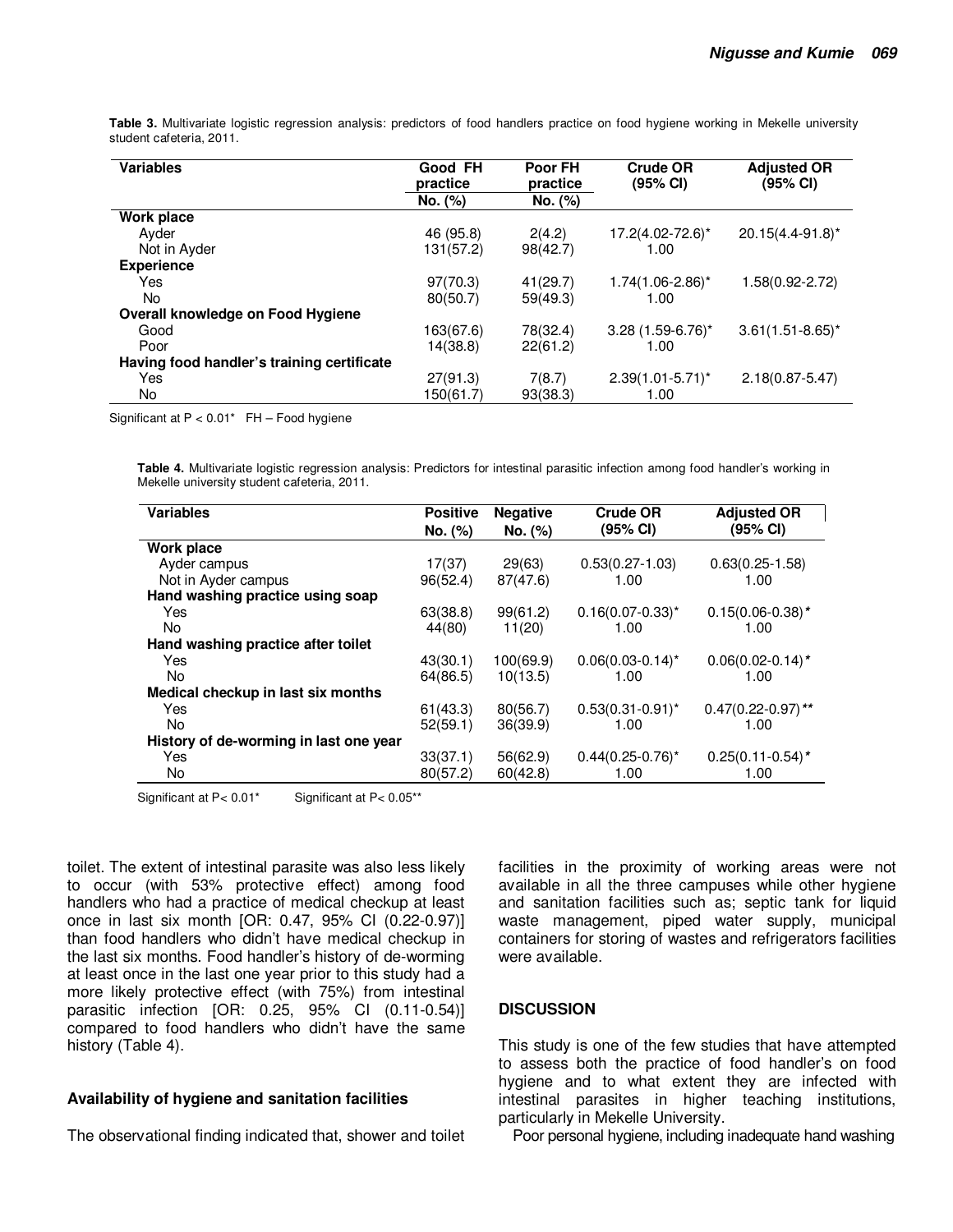among food handlers is a common practice that contributes to food born diseases. Improvement of food workers' hand washing practice is, therefore, crucial to reducing the incidence of food borne illnesses (Macks, 2007).This study has found out 70.4% respondents practiced hands washing with soap or plain water after toilet which is much less than the study conducted in Bahirdar town of 90.6% (Bayeh et al., 2010) and much higher than the study conducted in India, 49.38% (Mudey et al., 2010)). Level of education, nature of the working environment, limited or no sanitary surveillance made by the responsible body and availability of facilities used for hand washing practice could explain this discrepancy. Our findings showed that hand washing facilities were not present within the proximity of food handler's work place. In this study, it is found that food handlers working in Ayder campus showed twenty fold better practices [OR: 20.15, 95% CI: (4.40- 91.8)] than in Adhaki and Ared campus. This difference might be, in Ayder campus there is a referral hospital (Ayder referral hospital) thus food handlers may be more conscious about their health due to environmental influence.

It is expected that food handler's maintain their personal hygiene in order to prevent themselves from infections of food born diseases (Mudey et al., 2010).This study showed that 84.8% and 66.8% of respondents had good personal hygiene (based on body, hair and clothes)and food handling practice, respectively, which seems higher than the study conducted in Malaysia, 63.7% and 54.7%.This discrepancy could be due to food handler's awareness towards the importance of personal hygiene practice and measurements during food handling (storage and preparation) time. These practices may also determine by the availability of facilities which are necessary for personal hygiene and food handling and preparation practices.

The present study found out 63.2% of food handlers have undergone medical checkup in the last six months prior to this study which is much higher than in the study conducted in Mekelle and Awassa town, 22.7% and 0.6%, respectively (Kinfe and Kumie, 2007; T/Mariam et al., 1999).This is also consistent with the study conducted in Bahirdar town (Bayeh et al., 2010).The difference with respect of the provision of medical checkup could be explained by better enforcement in Mekelle University. The benefit of medical checkups could be easily understood from the multivariate logistic regression that indicated the presence of significant difference between infected and uninfected food handlers for intestinal parasites [OR: 047, 95% CI (0.22-0.97) (P<0.05)].

Result of this study revealed that 42.2% of the respondents had a history of de-worming at least once in the last 12 months which is low compared to the study conducted in Accra, Ghana (Ayeh et al., 2009). This finding showed 60.1% of respondents had a history of deworming either once, twice or more than twice in the past 12 months prior to this study. Availability and accessibility of medical checkups in addition to their sociodemographic in terms educational level might explain this discrepancy.

The provision of trained food handlers was found important in safe guarding food handling (Isara and Isah, 2009).The present study showed that 12.3% of the respondents had certificate on food handling training program and this finding is comparable with the study conducted in Bahirdar town, which was 14 % (Bayeh et al., 2010). However, it is less than the study conducted in Malaysia, 42.8% (Maizun and Nyi, 2002). Limited numbers of institutions working in the area of food handlers training, tendency of recruiting food handlers without considering certificate as a basic criterion and low monthly salary (payment) for food handlers could contribute to this difference.

Foods handlers may be infected by a wide range of entero pathogens and have been implicated in the transmission of many infections to the public through poor personal hygiene practice (Bayeh et al., 2010; Parikh and Murti, 1987). In this study, the overall prevalence of intestinal parasite among food handlers was 49.3%. The multivariate logistic regression model indicated that hand washing practice after toilet, utilization of soap during hand washing; medical examination and history of de-worming practices were identified as determinant factors for being food handlers infected by intestinal parasites. The study also revealed that there is a high protozoan infection, Ehistoletica (84%) and G-lamblia (16%) than heliminthic infections. The transmission of these parasites occur via fecal-oral route, either directly from person to person or indirectly by eating or drinking focally contaminated food and water. The reason for this low prevalence of heliminthic infections may be due to unfavorable ecological and other prevailing socio cultural factors that influence their survival and transmission. Having access to clean water and toilet facility in the institution might contribute the low prevalence of helminthic infection. The prevalence of intestinal parasites in the present study was higher than the studies conducted in Bahirdar (41.1%) and Gondar (29.1%) and also lower than the study conducted in Awassa (63%) and Jimma (58.4%) (Andargie et al., 2008; Bayeh et al., 2010; T/Mariam et al., 1999; Sahlemariam and Mekte, 2001).

This study being operational and use of concentration method for stool examination are strengths. Limitation of the study could be the small sample size that might have underestimated some of the findings. Social desirability bias, particularly in food hygiene practice assessment is another concern of this study.

In conclusion, this study revealed that there existed poor food hygiene practice among food handlers and the learned behavior did not match with the intended hygienic practice. Food handlers' hand washing practice after or during critical times, medical checkup, and history of the respondents' on deworming were determinants of intestinal parasites. The study also found out high